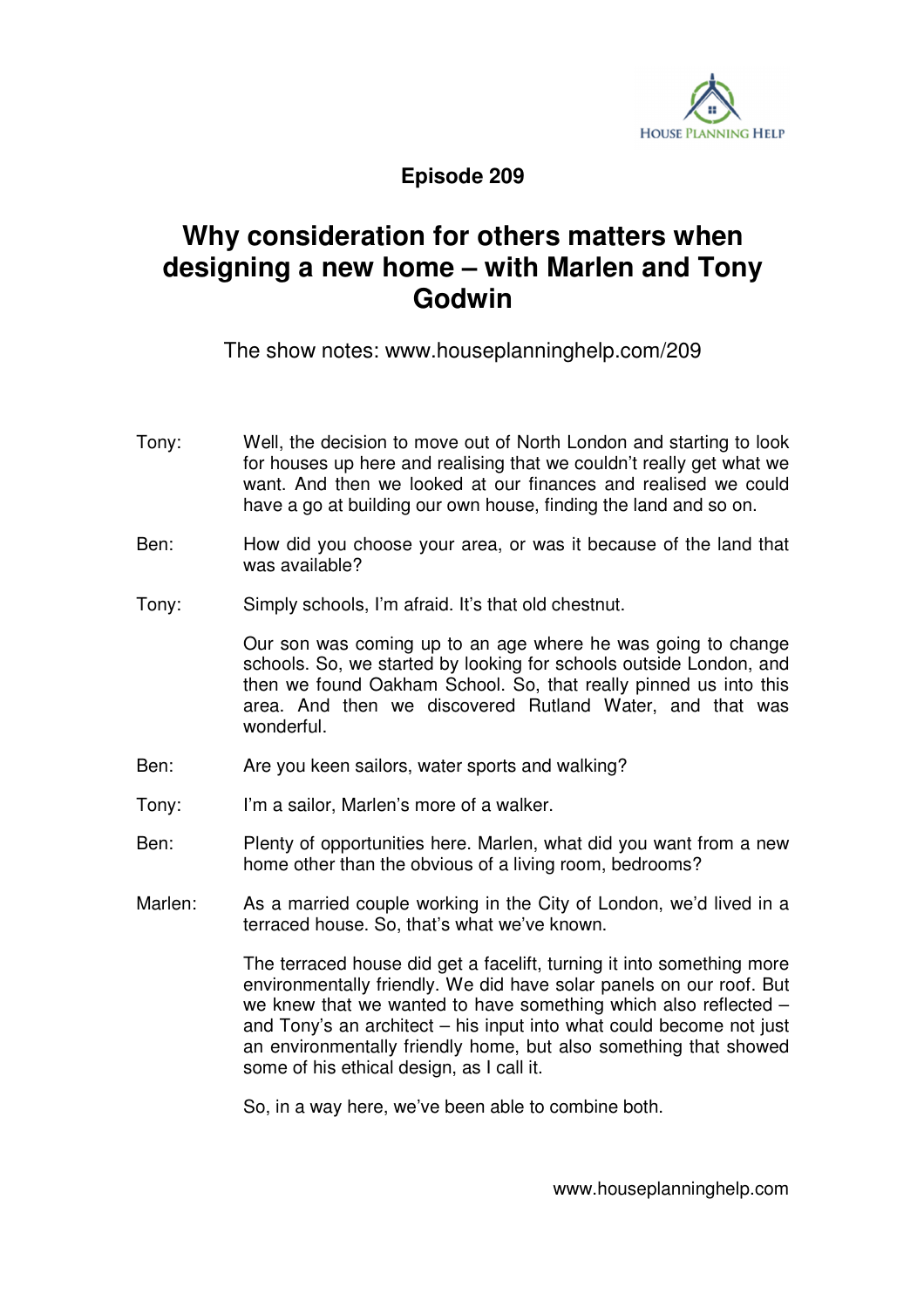

- Ben: Many architects also don't get a chance to build their own home, which seems crazy. So, was this very exciting?
- Tony: Yes, very exciting. And I have to say, it was really Marlen's idea and impetus to start with. I just thought, 'my god, here comes x number of years of hard labour.' But really, with her encouragement –

 And I'd said you won't find any land, England's all used up. So, she went on the internet and within five minutes, she'd found about six possible sites within four miles of Oakham, much to my surprise.

 So, we went round and started looking at them and working out our finances to see if we could actually take the project on.

Marlen: But this was a difficult site. This was not one of the easier sites. Some of the sites were just flat and on a single level. Here, we knew straightaway that being able to come away from the main road was going to mean building slightly up what is a hill, and of course that means digging and all sorts of shuttering and goodness knows what else, which of course costs money. And there's a lot of very hard stone here. We've got iron stone. So, that is all going to add to cost.

> In a way, there were a lot of negatives about this site, but what it would deliver to us was the opportunity not to be just a square box passivhaus. So, we could have that environmental kudos, but we could also have a slightly more designed home, by the face that the terrain was not flat.

- Ben: A lot of people struggle with finding that land in the first place. Were you taking on a challenging plot? Is that what it was? Because you can find those out there quite easily.
- Tony: Yes, I would say so. Out of the early six, we came down to three. They all had pros and cons. One was part of a larger development, so we might have been the first builders there and then other people would come and then build their houses or not. We would be left in an unfinished state through no design of our own.

 But this site, of course, had the main A-road, the A606, and it was very noisy. So, we took that decision quite seriously and I think today the road is still very busy, but luckily, due to having tripleglazed windows, a passivhaus requirement, we do shut out a lot of the noise.

Ben: How did the designs for the house develop?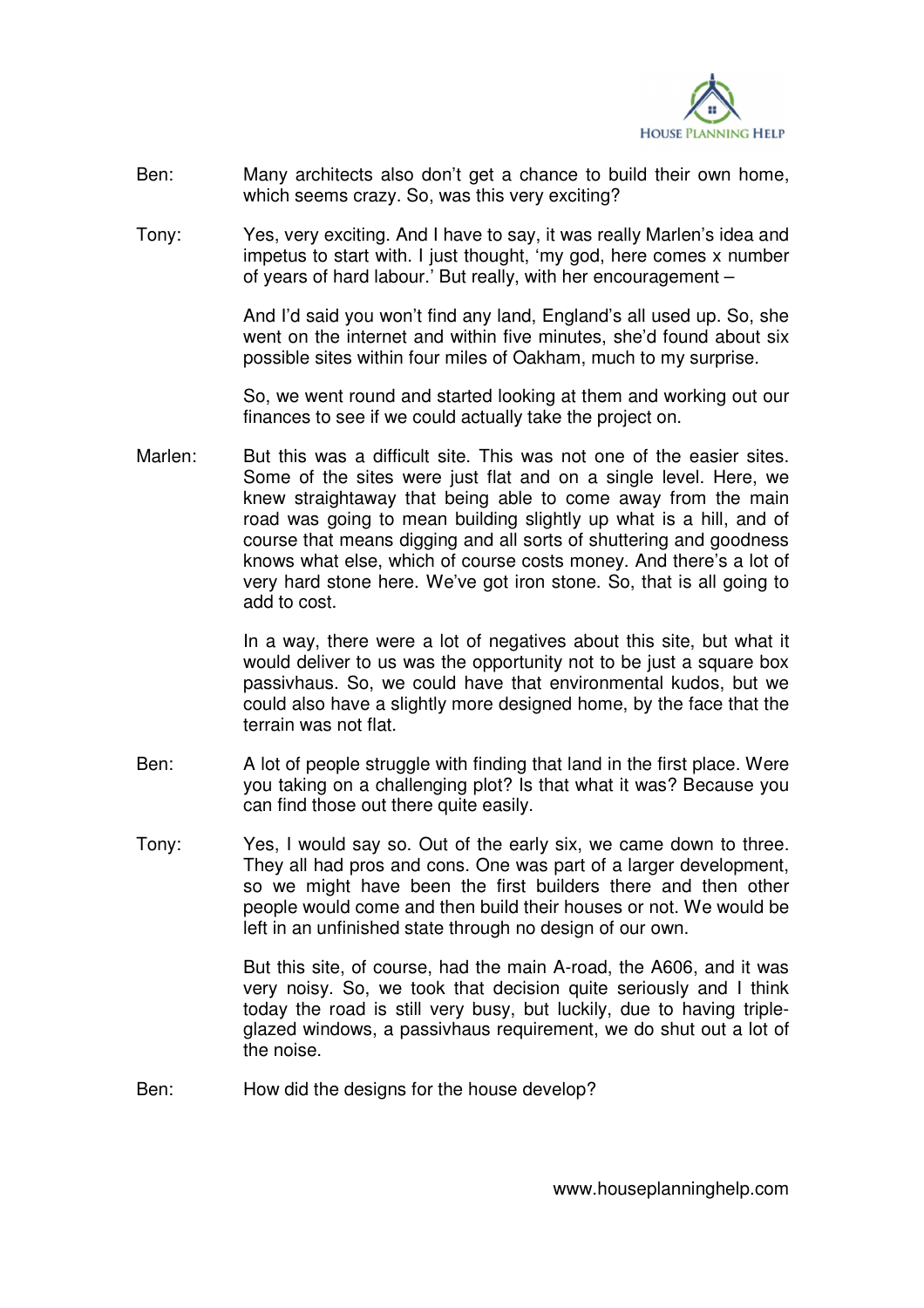

Tony: Surprisingly easily. That, I think, is sometimes how a difficult site, or the constraints of a site, can actually breed the design very easily, because what you see here today is almost what I sketched in the first days when I was thinking about how to use the site.

> We were limited in the space that we had. Obviously, we had the main elevation to south for passivhaus reasons, and also because that's where the view is, but that's also where the road is. So, that then led to putting the bedrooms behind and partially cutaway into the hillside, so those are on the quieter side of the house.

- Marlen: But it also dictated the fact that we do upside-down living. So, our living area is at the top so, we can get the views out to the lake. And we have the most magnificent sunrises from the bedroom and sunsets from the living room. So, it kind of combines the day.
- Ben: I love upside-down living. The one thing with this house, you've always got to climb up the stairs to go upstairs. Did you fight that out, or was it always that you just thought you like living upstairs?
- Tony: I think it just had to be that way, to get the view.

 What's interesting is that actually, what you don't see is that we had planning permission for a garage out at the front, a double garage, but that actually started out as our offices. But then we realised very quickly, on the first iteration of the Passivhaus design package, that the form was just far too spread out and we just wouldn't be able to achieve the standard.

 So, what happened was that the bedrooms folded in to actually where the garage was going to be under the front of the house. But of course, we were just increasing the external surface area of the house. Basically, we sort of folded the offices back into the ground floor, and the garage pushed out. When you get to know and work with Passivhaus, it's entirely logical.

 Also, for budgetary reasons, it meant that we could not do the garage immediately. So, that all worked out very well.

- Ben: How would you describe the form of the house?
- Tony: When we came up here, we drove around a lot of the villages and we looked at the building typologies that you have. Basically, you've got workers' cottages or farm buildings.

 Workers' cottages generally have rooms in the roof, which we definitely didn't want; you have a problem with headroom. So, we then went for the farm building typology, where you've got barns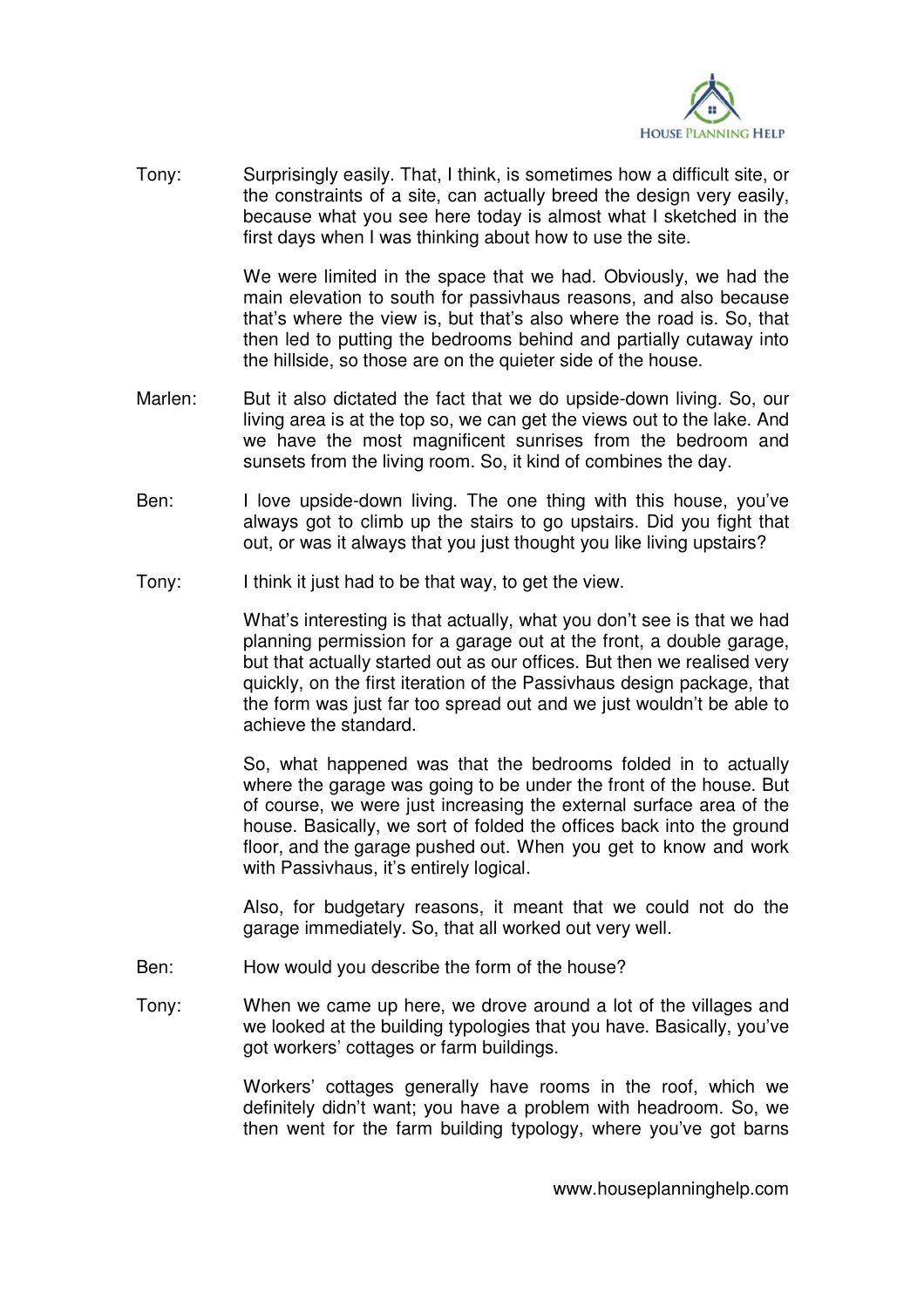

which do have headroom, and also this thing where barns, very often in a group of buildings, you get the original stone barn built in the eighteenth century, say, and then over time, as farming methods changed, buildings were just tacked on. They didn't really care what they looked like.

 So, we followed that idea through, and that's why the bedroom wing has a standing seam roof and different boarded finish, as if it would've come on, say, in the 1930s to the old building.

- Ben: In terms of planning, what was on this site? Did it have planning permission?
- Tony: Yes, it did. A developer had bought the site as a lot together with a cottage. He'd tried to get houses further up the hill which would've overlooked the other people in the village. The village very much didn't like that.

 The application was refused, it went to appeal, and the villagers made quite a good case for not doing that sort of development. So, it was lost at appeal. But then he did have permission for a house roughly where the driveway is at the moment, so we knew the site had a permission.

 It was set against the backdrop of Rutland having its sustainability list of villages and not wanting to increase car journeys in the area. It only has a church, a pub, but not a shop, any form of schools, so it's fairly low on the list. We were told that it was virtually going to be the last house in the village.

 Subsequently, because there's an Anglian Water Conference Centre across the road that was being sold by Anglian Water, there has been another three houses now.

- Ben: What came next in the process of making this happen?
- Tony: Working out the finances, I think, and persuading ourselves that we could do it.
- Ben: Were you still in London at this stage, so you were doing a lot of this remotely together?
- Tony: Yes. We started working on it in London, but then Ben's school year was going to start and so, we had to move up here.
- Marlen: But before that, we did go in for planning. We got the planning when we were still in London and we came up for the hearing, because we were both very nervous. It was a nail-biting day, but we were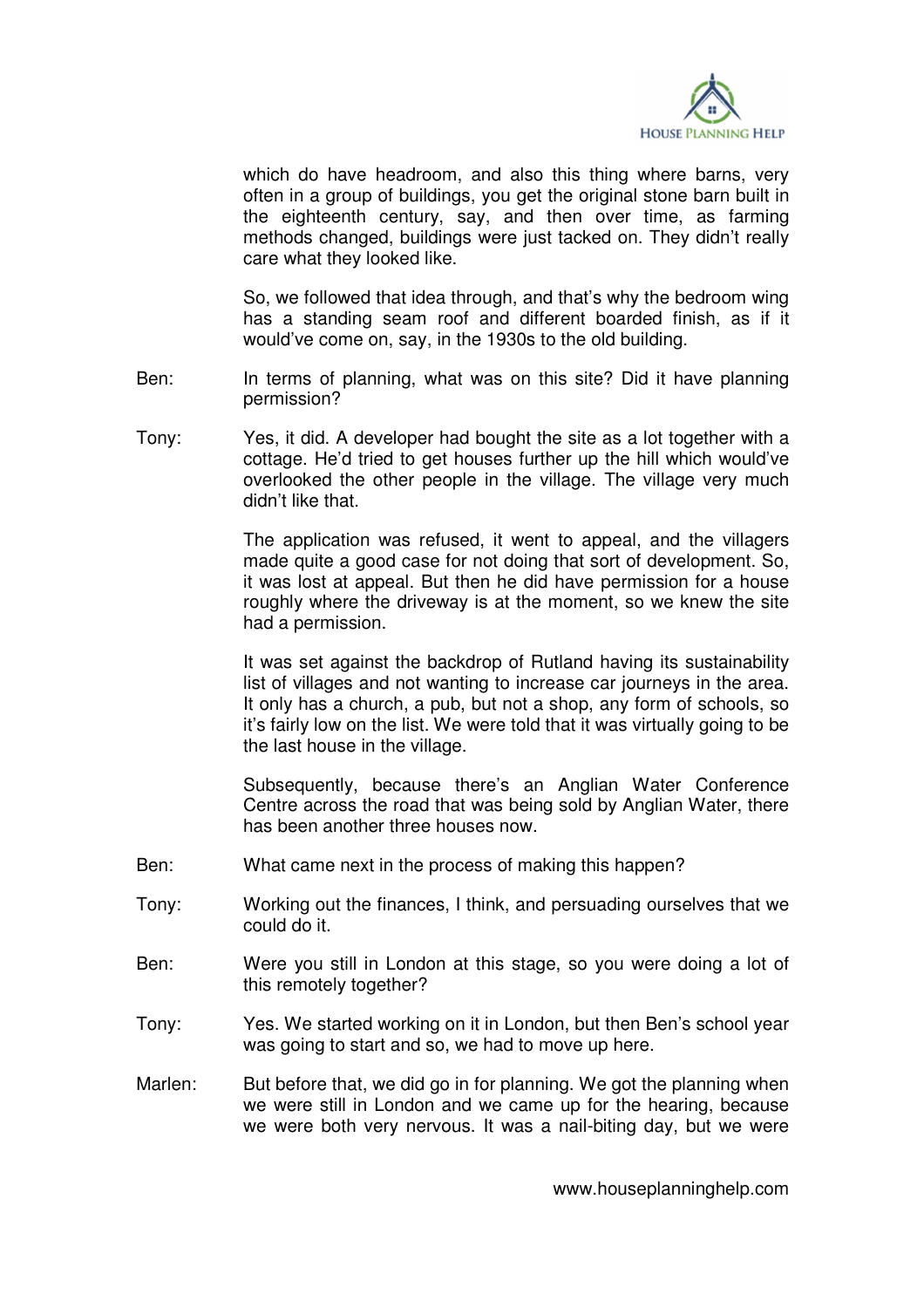

just ecstatic that the Council and the planners liked the design and thought that it would somehow add to what many described the village as mish-mashed buildings really.

Tony: Yes, and I have to say, the planning officer was very helpful. He said, 'where are you building?' 'Whitwell.' 'Oh, in that case, why don't you go and speak to the Parish clerk?'

> So, we came here, we met the Parish clerk who had always been very assiduous in planning matters and whenever anything happens in the village, he showed people what was happening, they all talked about it and they put a view back to the Council. So, the design actually was developed in a way in consultation with him.

> He didn't like some things. I played around with the design to try and accommodate those things. In the end, I couldn't accommodate them, and we agreed to let the planning system arbitrate between us.

- Ben: When you say that you designed that together, is this a conservation area?
- Tony: It is.
- Ben: What things would you need to do in order to maintain that?
- Tony: Well, I think luckily, we were already on the right track, having been around the villages and looking at what was going on.

 I don't know, the planning officer, the first set of drawings I showed him, he put a scale rule across the drawings and said, 'oh, six metres width, which is about a barn. Roof pitch forty degrees.' Tick, tick.

 Because we wanted to fit in with the village, I think we started off on the right track.

Marlen: Actually, our neighbours, who are in a listed thatched cottage  $-$  it's sixteenth century originally, I think – they were delighted because the developer who was going to build on here would have built the house literally so that their windows of their living room would have been looking up on to a stone wall. So, they were thrilled that we were building back.

> Everybody felt that we had been considerate to those who were already here, and were clearly part of the village long before we stumbled upon it. I think that in itself, as you said, between the Parish clerk and the fact that we were careful in how we were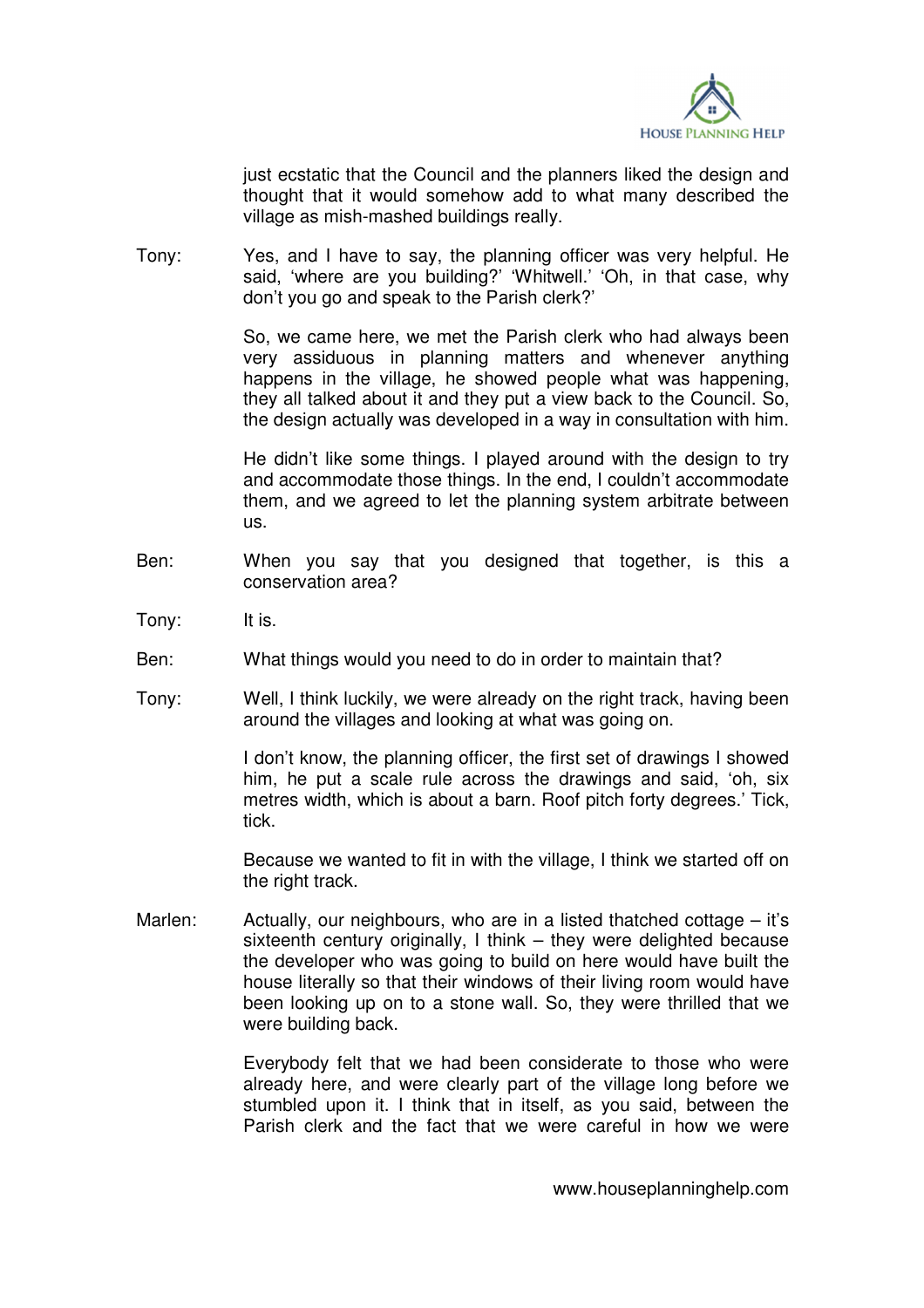

plonking this new building in what was a relatively tiny village – there's only fifty residents and not many houses – and the fact that many now say when they walk their dogs down to the water or wherever, they look back and it looks like it's always been here. So, that means we didn't stick out like a sore thumb and I think that's important.

- Ben: One final thing about this Parish clerk, would the Parish clerk carry quite a lot of weight in the decision if he had objected a lot?
- Tony: I think he could've done. Getting the Parish clerk on side was good because he would then take our plans round. And I don't think he leads people. He was very, very neutral in that respect.
- Ben: But I'm sensing that you dealt with this well. You had a good chat, whereas some people barge on in. How did you do that? Any tips on how you negotiate and chat and bring yourself into the village?
- Marlen: I'm going to answer that. Tony is not an arrogant architect. He hates it when people say he's nice, but the fact is when the local magazine did the interview, the journalist started it with, 'when you meet Tony Godwin, he's a nice architect.' And you think that's detrimental, it makes you sound …
- Tony: Damning.
- Marlen: Damning. But I think it just shows that the fact is you've always been considerate in your approach to jobs.

 I think the fact is here, you were considerate. You were considerate, because we were in a conservation area and you obviously have to show some consideration for that, but it wasn't a case of 'this is what I want for me.' It wasn't a case of the star architecture that we talk about in London as well. Sometimes you can have these iconic buildings, but if nobody lives in them and properly utilises them, then they sort of fall short of what they're supposed to be doing.

 So, I think here, even when we move out because we're too old to live here, which I suppose one day will be the case, we'd like to think that the family who buys it will get the same amount of joy from it. One, because they are minimising their impact on this Earth, which after all, we only have a Planet A, no Planet B. And secondly, the space will allow them to enjoy the natural beauty of this area, being by Rutland Water, being able to be outdoors and do all the things that families do together, and then when they're in the house, to be able to feel, as I always say to people, like you're sitting inside a piece of artwork.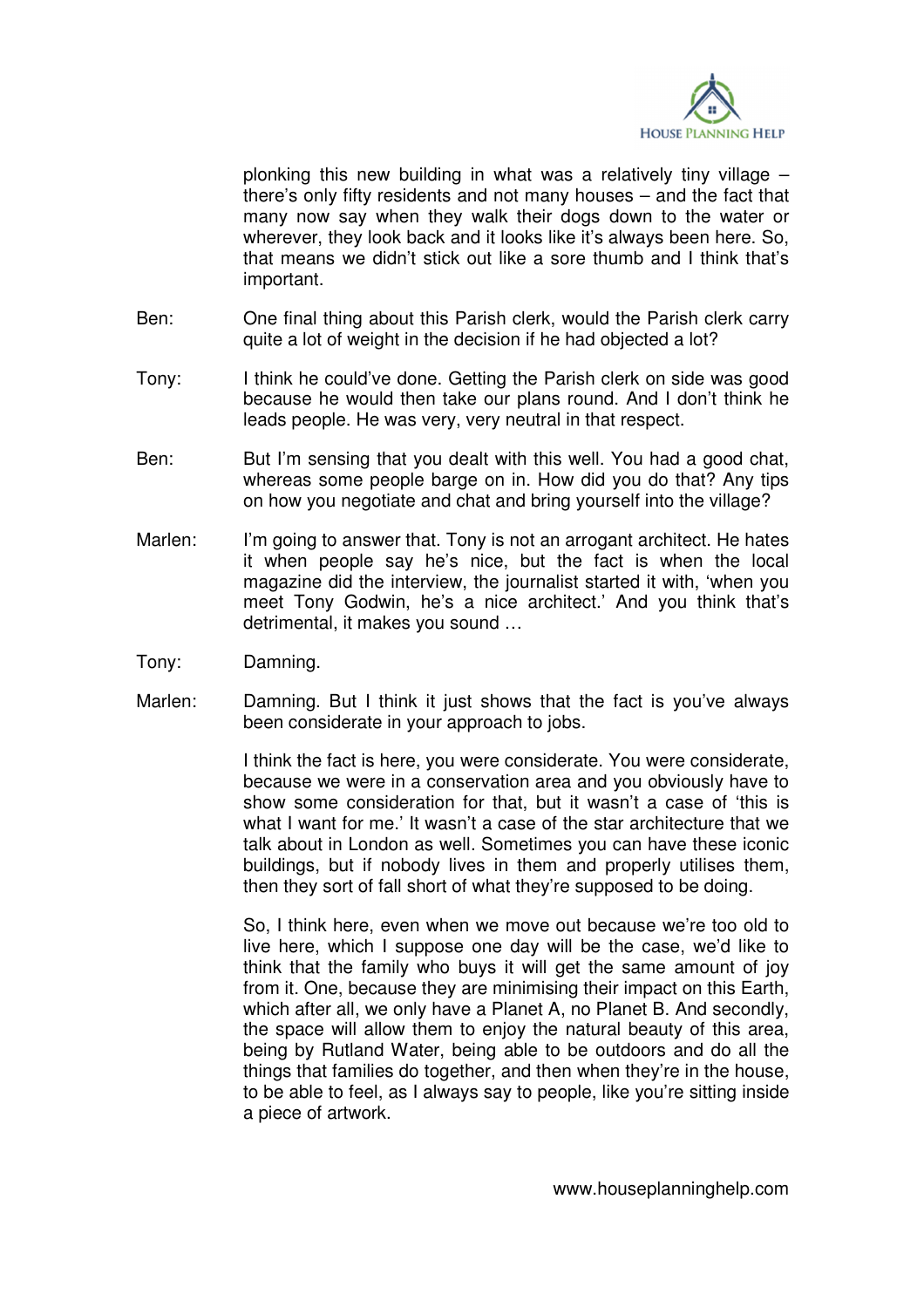

 Because although it's minimalist, although it's modern, it kind of lets you breathe. I didn't have that in London in my terraced house, much as I loved it because it was our home. We just could not have recreated that there.

Tony: I don't know, going back to your question about negotiation, my view is that if you go and approach people and you go and talk to them first, in a way you draw their fire. I think it's a very human thing. Even a person who is going to come at you and attack you, they can see you in the flesh. You're not somebody who's sent them something just through the post and so on. And you can explain why you've done things.

> Indeed, the Parish clerk and I came to a point where he didn't like the junction that we had between the garage and the main building, which is actually a flat roofed connection, and he wanted us to have the pitched roof carrying on in to the front elevation of the building. But then we wouldn't have been able to have a window looking out actually over Rutland Water.

> That's when I said, 'look, Robin, I've looked at it, but it compromises the design. We'll have to let the planning system arbitrate between us.' So, we did that.

Marlen: And also, as you say, with drawings, some people can look at a drawing and actually visualise it, but the layperson doesn't. Obviously, they're not a technical person. And our neighbours on the other side were concerned that this wing, the bedroom wing we're in right now, would somehow overlook on to their back garden, where they happened to have a hot tub. And of course, you can't. You'd have to climb a tree to be physically looking down on where this hot tub is.

> It's explaining that and showing it to them before hand, so that they wouldn't have any objections, that was really critical.

- Tony: Yes. And I think these days, actually we've got no excuse not to present something in three dimensions actually, and show people.
- Ben: It's just time really, isn't it?
- Tony: Yes, and money.
- Ben: Let's move on to how this developed then. You've got your plans, you've got the green light to go ahead, planning permission, you've thought about your finances. Anything we need to note on getting this built with the funds that you had available, mortgages?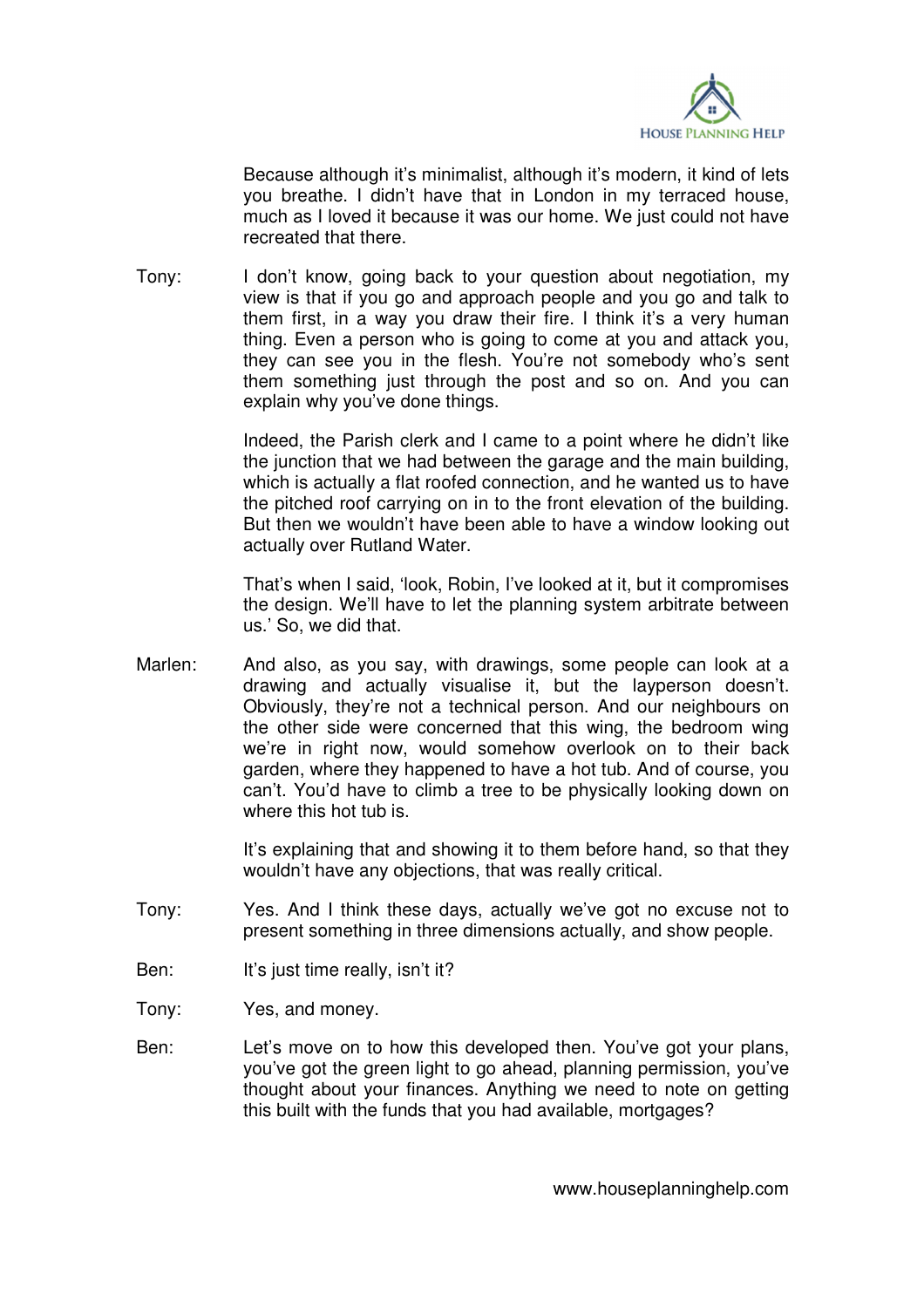

- Marlen: Yes. Appointing a quantity surveyor.
- Ben: Oh, you're moving on to that subject now?
- Marlen: Well, I think it's important because I just couldn't understand it. I didn't know why we needed such a person, and you had to persuade me that it was the best amount of money that we could spend.
- Tony: The professional fees.
- Ben: Because you were the client, as such?
- Marlen: Yes. And I was constantly trying to chop down the amount of money that Tony was very carefully spending on my behalf.
- Tony: To be fair, we had two major hiccups during the design phase. One was the first design which came in, I think, at about eight-hundredthousand, and we only had half-a-million. So, that was the first hiccup and we had to work our way through that.

 But that was actually where the Passivhaus failure also helped us because we tried to model this house with the offices in another separate wing, and it was the day when our Passivhaus consultant said, 'I wonder what the appetite would be for going back to planning?'

 Well, I can tell you, we didn't have a pleasant week in the Godwin household.

- Marlen: I don't think we spoke.
- Tony: No, we didn't speak. But eventually we decided we had to go back to planning, and we redesigned. And of course, if you start learning about Passivhaus, they say, 'do your first iteration very early on before you go for planning. Before you make any move, make sure that the design is actually going to work. You can't just do anything.'
- Ben: What changed here? You're overbudget on that first design. Are you saying it can't meet Passivhaus too? That sounds like quite a lot you've got to shift.
- Tony: Yes. So, as I said earlier, it was about bringing the studio into the house, reducing the overall square meterage and then not building the garage, which was left outside. And then obviously cutting external works quite viciously. You'll see there's a paddock out the back.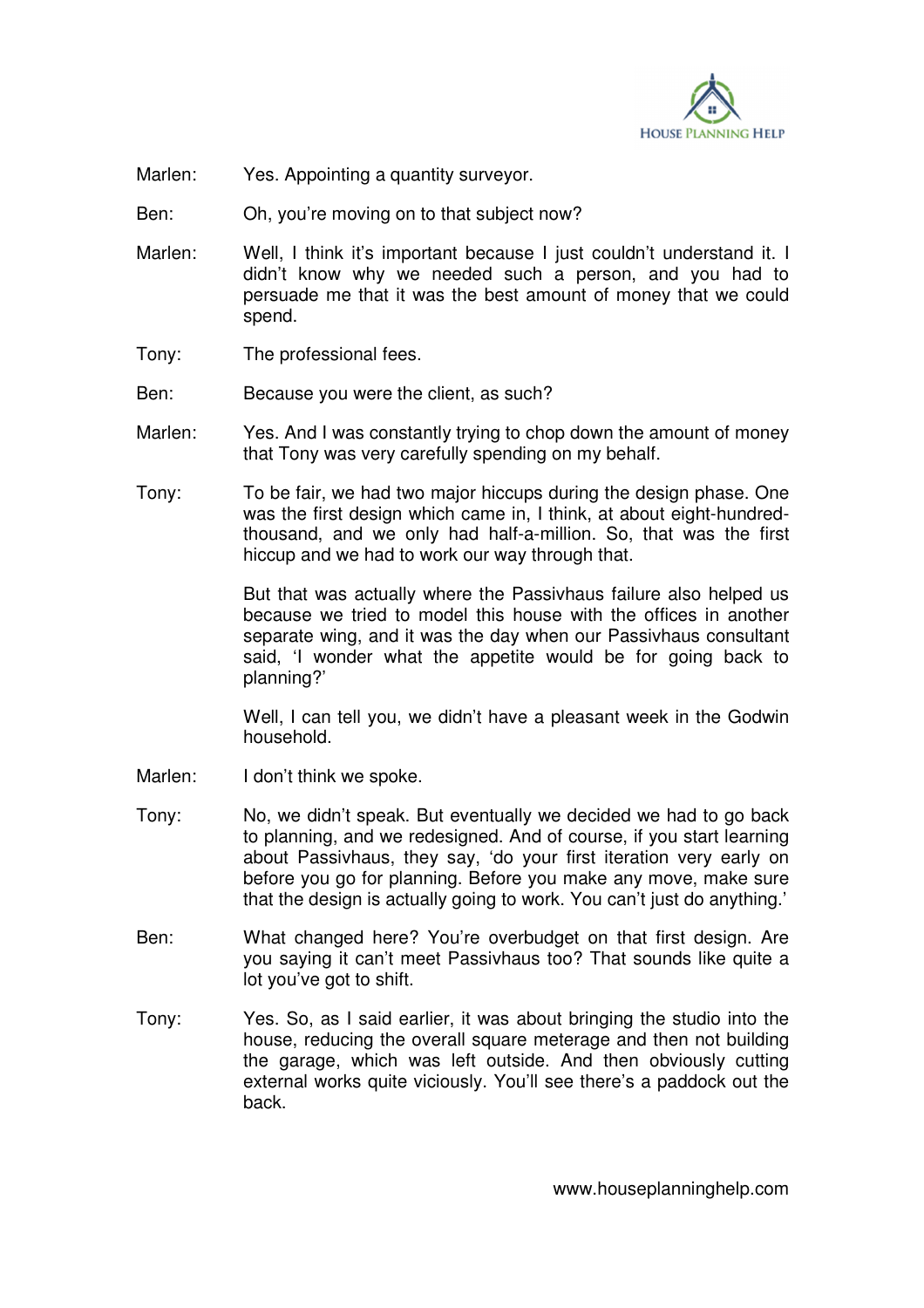

- Marlen: The landscaping.
- Ben: Having gone through the valuation process and just thinking, this is so, so hard because the easiest thing, which you have actually mentioned, is reducing the size. But unfortunately, sometimes you're designing the house that you want, aren't you? And the space that you want.
- Tony: Hmm.
- Marlen: But also, if you think about it, at the end of the day, this is our only investment. We don't drive fancy cars or do strange things and invest money in portfolios or whatever other people do. That's it. That's all our energy, efforts, our working life is here, where we're standing right now.

 So, when we retire, and we may have to sell this in order to do that, then you have to get your money back somehow, however that is.

 So, it was a question of going to see local estate agents as well, with the plans, and getting some feedback from them. Because the nearby village, Empingham, which does have a medical centre and a shop and a school, the prices there are much higher than they are here. And yet, we're less than a mile away from each other.

 That was the thing. We cannot drive the price of this to what it would have cost us in the first instance. And we thought, if we're going to be negative equity for the next ten years, that's not going to help us at all. So, it was the passive question mark, but also the cost factor of what happens when you resell this house. Can you get the money that you've actually invested in it?

So, that was really what then focused us again.

- Tony: I'd forgotten about that, obviously checking the end value.
- Ben: Loads of people don't. It just doesn't happen.
- Tony: Yes. I always say to Marlen, and indeed I say to clients, 'okay, you're going a little bit over what you can sell it for today, but actually, you've got to pay something to live in a beautiful home that you've created for yourself. That has some value.' Not everybody agrees with me.

But yes, checking that value.

 I think you can do another thing, which again our quantity surveyor said, 'don't do that, it never works well,' is that we could've had the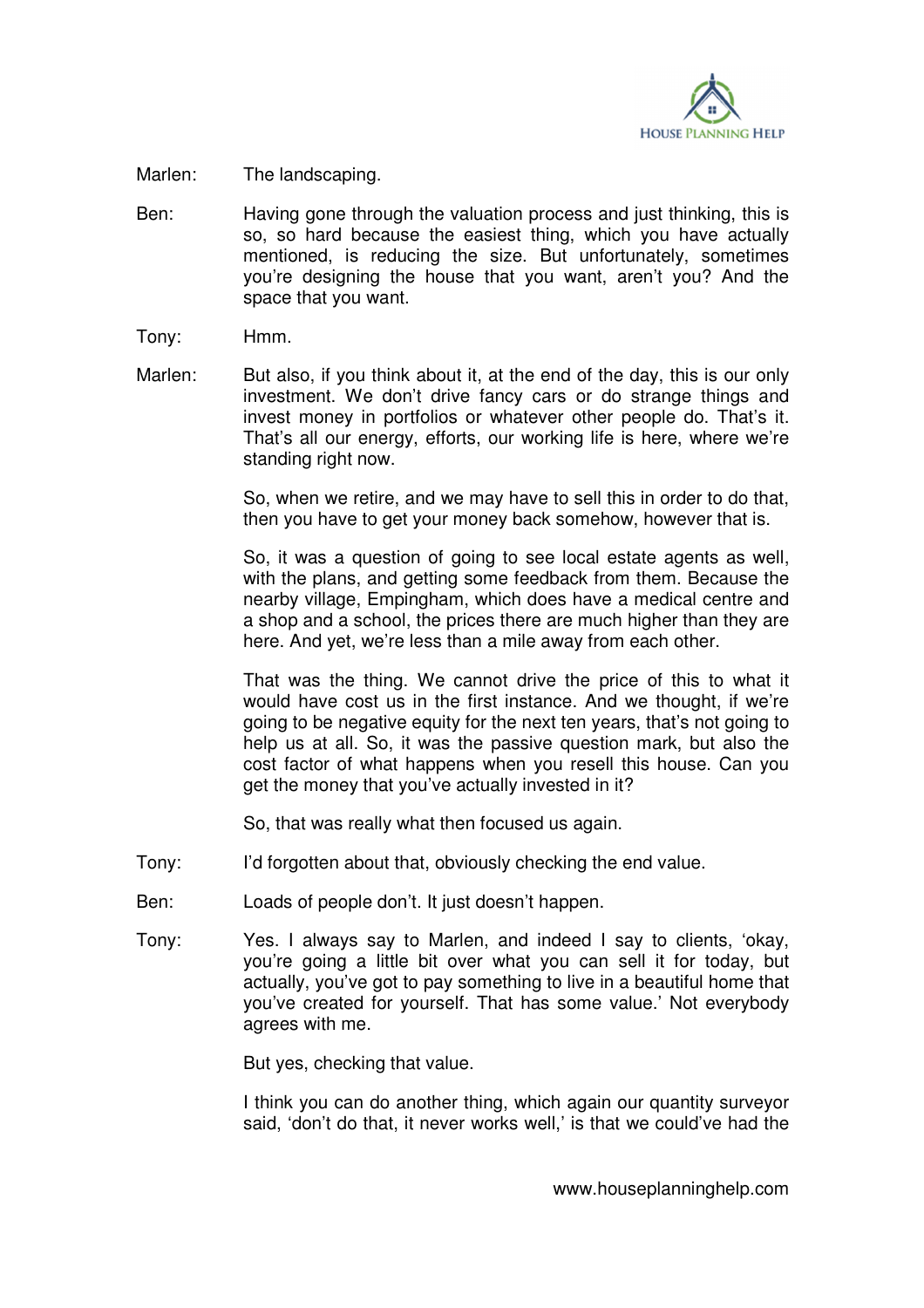

ground floor just as a shell, no ceiling, we'd just leave the services sticking out and then we can carry on later on. That does possibly give you difficulties with your VAT reclaim, although we've postponed ours at the moment. Obviously, we reclaim most of the value because we were building with a main contractor who was registered for VAT. So, he was invoicing us zero-rated VAT. But the garage, which we haven't built yet, we're leaving the door open for that. So, if we get funds and we can go on with that, then we haven't completed our VAT reclaim.

 I met somebody recently who I said, 'isn't there a time limit to this?' And this person who is a specialist in reclaiming VAT – and I think it's well worth using one of those people actually, met at the NEC Self-build Exhibition, I think – they said, 'I've got a client who's been waiting ten years to make their reclaim. But beware. Government may change its mind and say no more.'

- Ben: That's an interesting one. Just so I understand, the contractor, because they're zero-rating everything, surely you don't have a return to do because it's all going through the contractor. Have I got that wrong?
- Tony: No, in that we have purchased some things ourselves. The kitchen we purchased separately – actually, that was alright because the kitchen guy zero-rated what we could zero-rate. But we had various minor things which we purchased, like a rainwater harvesting tank – I paid for that directly.
- Marlen: We paid VAT on that, obviously.
- Tony: Yes. And we can reclaim that back.

 It might only amount to a thousand or two-thousand pounds reclaim, but it's worth having.

- Ben: Wouldn't get it in renovation.
- Tony: No, not at all.
- Ben: Let's talk a little bit about how you chose to build this. Obviously, we're digging away into the side of the hill. So, water is an important consideration.
- Tony: Yes. I didn't have many ideas about that to start with, and actually, the idea formed from looking at other projects at Passivhaus conferences and so on. And indeed, there was one which I went to on an RIBA visit actually, by Bere Architects, who you might have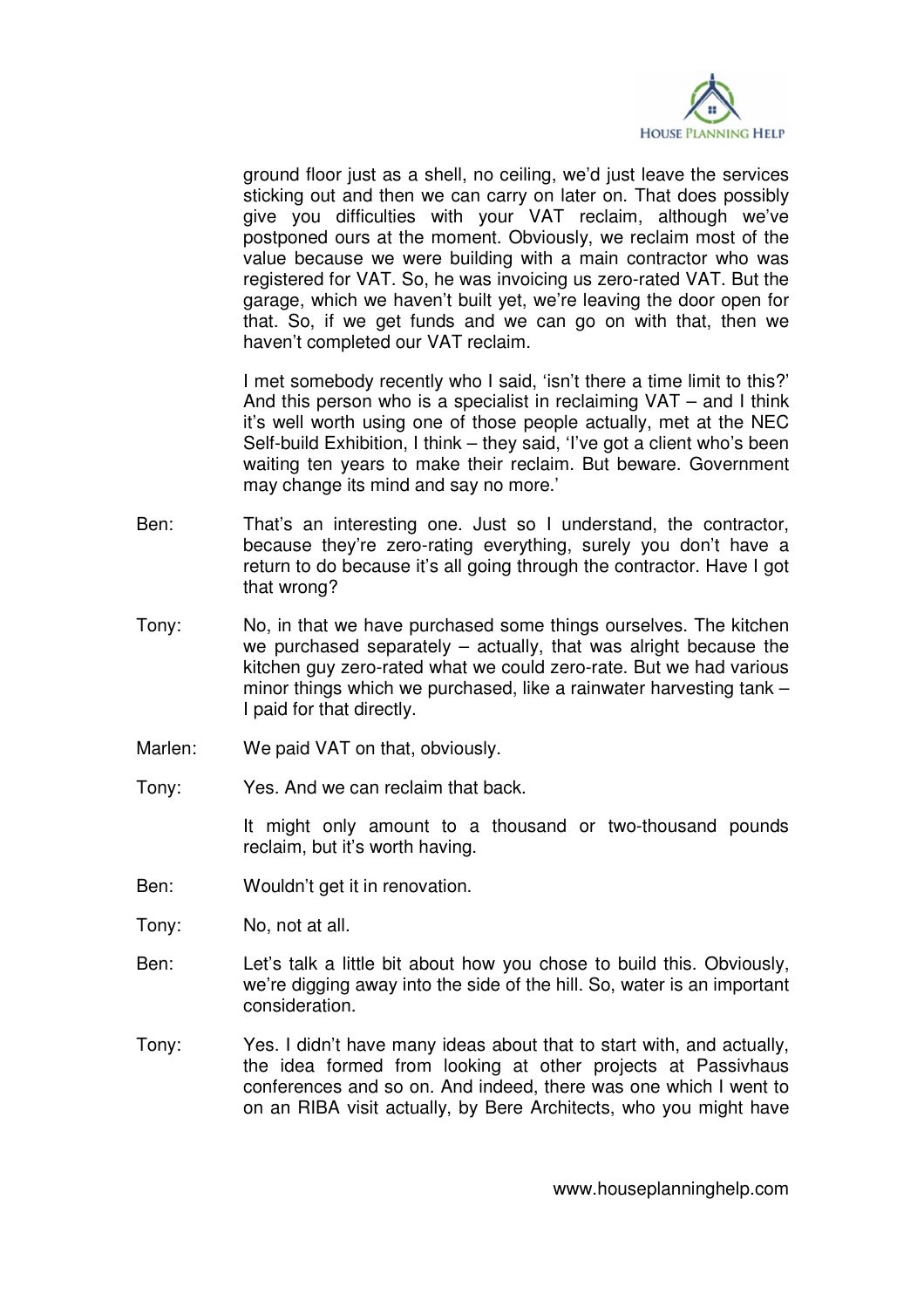

heard of. It had this typology of a retaining wall and then timber frame set within it.

 Timber frame has good sustainability credentials and you get this double stud where you've got plenty of room to put all of the insulation in. Given that we were thinking about recycled newspaper, of course that sort of works very well.

 The challenges of waterproofing and the cost of doing that, one needed a lot of thought to get through that, and indeed, some of the decisions were made almost at the last minute.

 That was very difficult because it's interesting, on the continent, you can go there, and you see a piece of polystyrene, for example, sticking to a concrete wall. How does that happen? You start asking people in this country, 'how do you do it?' You've virtually got to go to a chemist or someone who's very good in chemical analysis to work out a glue which won't melt the polystyrene but will stick to the concrete.

 That was a challenge that we had. I had a friend who was in Switzerland at the time and he said, 'they're building a house,' and I said, 'go and look at that house that they're building in the village.' He said, 'yes, the polystyrene is sticking to the wall.'

 In the end, we actually found a substance that could do it, but then of course, you've got the very difficult junction where you've got the retaining wall, the timber frame in between it, the moisture barrier coming down on the outside of the timber frame and you've got a tanking membrane coming up the retaining wall. Then how do you join that when the two are going to move? A timber frame settles per storey ten millimetres over time.

 That one was almost solved the day before the contractor had to build it.

- Marlen: That was challenging.
- Ben: What other challenges did you have?
- Marlen: Challenges, goodness. Educating the builders which are local, which are English and not used to building passive, into what that means. And then making sure that they kept it going through the whole process.

 That was tough actually, because you often get the plumber who will come on site and say, 'I've been doing that like that for twentyfive years.' 'But this is not your ordinary house.' 'But I've been doing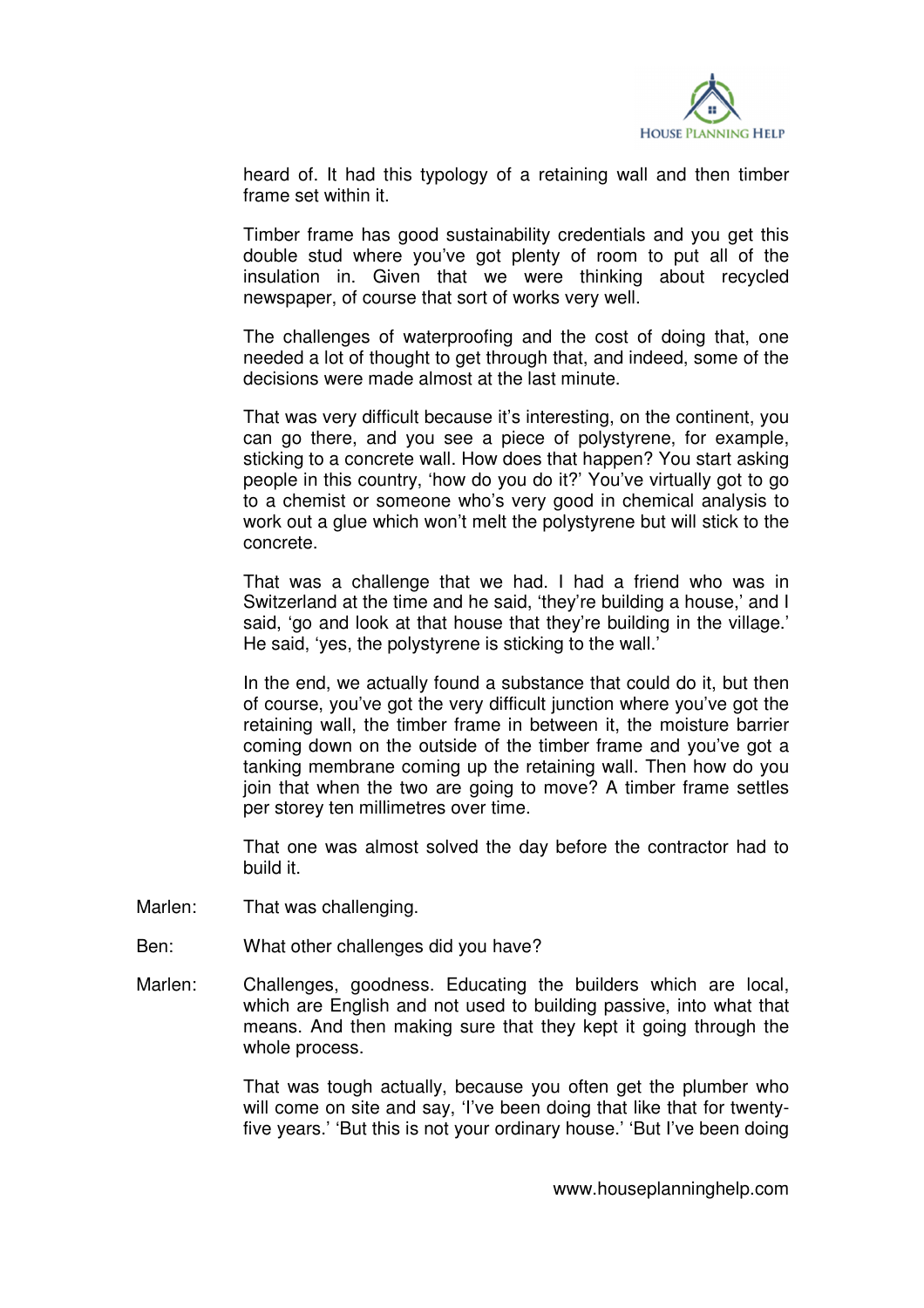

it like that for twenty-five years.' So, you then have to start the process all over again.

 You find yourself buying a lot of doughnuts on a Friday to keep morale high.

- Tony: Yes. That was Marlen's job.
- Ben: Good tip.
- Tony: Again, when councils are building to Passivhaus, they're almost working with preferred partners. They're not just going out to general tender. They're working with people who have done it before.

 We took an average builder in Leicester who does perfectly good buildings, has done for many years. But we were very fortunate in that we had a very good site agent. He took an interest. When we were doing that tanking, he could be seen working down, right at the base of the retaining wall, making sure it was alright. He became an expert almost in origami, of tanking, to make that work, and he sort of worried with me about the details. We worked on that.

 So, I think we struck lucky with him and generally, everybody else was very supportive.

- Marlen: The other thing is that I don't like skirting. You'll notice it in here because my husband got away with it, but when you walk through the rest of the house, we have a wall coming down to a stainlesssteel bead. People find that a very strange detail, but I just find it much easier to clean and hoover and do all the things I like to do in home.
- Ben: Finally, what's it been like to live and work in?
- Marlen: Love it, love it, love it, love it.

 It's been most uplifting. Even if I have a really horrible day at work – and I do have quite a pressurised job and I deal with clients abroad so, sometimes I have to travel, and obviously Ben has only just gone to university but when he was here, it was also managing him and his school and so on  $-$  you just come in here and I might have had a whole day in London and I get to Peterborough and then I get here, and the minute I walk through the door, it's like you're in a completely different world.